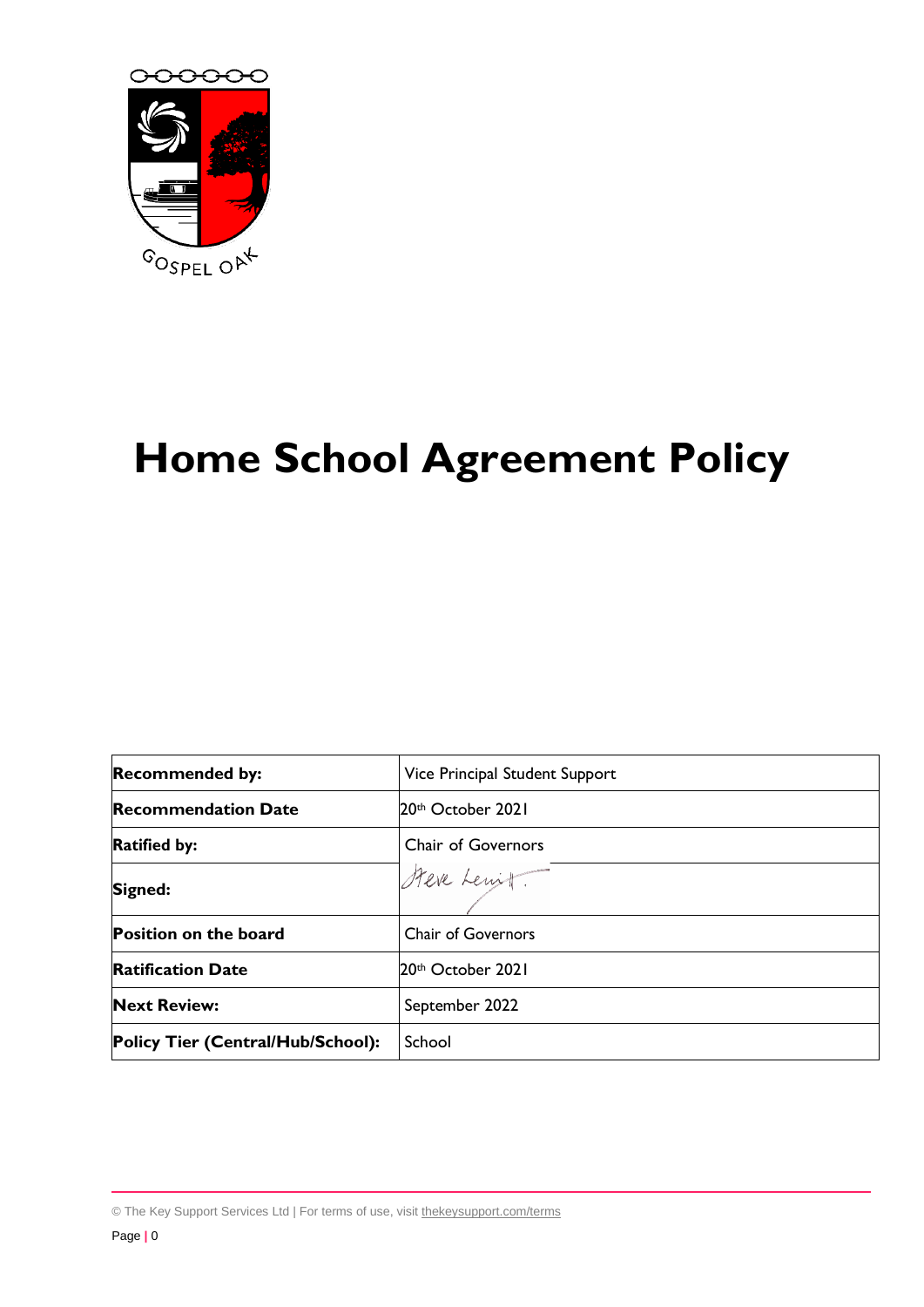## **Home School Agreement**

### I**n sending you child to Gospel Oak School, you and your child agree, along with the staff and governors, to abide by the Home School Agreement.**

#### **Gospel Oak School, We will:**

- $\checkmark$  Provide and safe, well-ordered and caring environment for all students.
- $\checkmark$  Value and respect everyone as an individual.
- $\checkmark$  Provide outstanding learning and teaching opportunities.
- $\checkmark$  Provide exciting and rewarding enrichment opportunities.
- $\checkmark$  Encourage and support all students to reach and exceed their potential.
- ✓ Provide a challenging, balanced and innovative curriculum.
- $\checkmark$  Assess work at regular intervals.
- $\checkmark$  Monitor, record and report on student progress termly.
- $\checkmark$  Record and reward success.
- $\checkmark$  Keep you informed of meetings, events and performances.
- $\checkmark$  Listen and respond to concerns you may have through regular communication.
- $\checkmark$  Contact you promptly if concerns arise.
- ✓ Expect the highest levels of attendance, punctuality, effort and behaviour.
- $\checkmark$  Recognise and celebrate the support given by parents.
- $\checkmark$  Offer support to parents when appropriate to help your child achieve the agreed levels of achievement, attendance and behaviour.

#### **The Student, I will:**

- $\checkmark$  Be punctual, attend everyday and display outstanding behaviour.
- $\checkmark$  Take pride in and wear full uniform everyday.
- ✓ Adopt a positive attitude and participate fully in the Ethos of Gospel Oak School.
- $\checkmark$  Show consideration to others, my environment and community at all times.
- $\checkmark$  Value and respect the opinions of others.
- $\checkmark$  Co-operate with staff, students and visitors at all times.
- $\checkmark$  Be fully equipped everyday for learning.
- ✓ Work and learn to achieve and exceed my full potential.
- $\checkmark$  Not stop anyone else from learning.
- $\checkmark$  Keep my planner up-to-date and ensure I look after loaned resources.
- $\checkmark$  Be responsible for taking communications to and from home and Gospel Oak School.
- $\checkmark$  Agree to attend additional sessions should my achievement, attendance or behaviour fall below agreed levels.
- $\checkmark$  Follow the Acceptable Use Policy when use ICT resources.